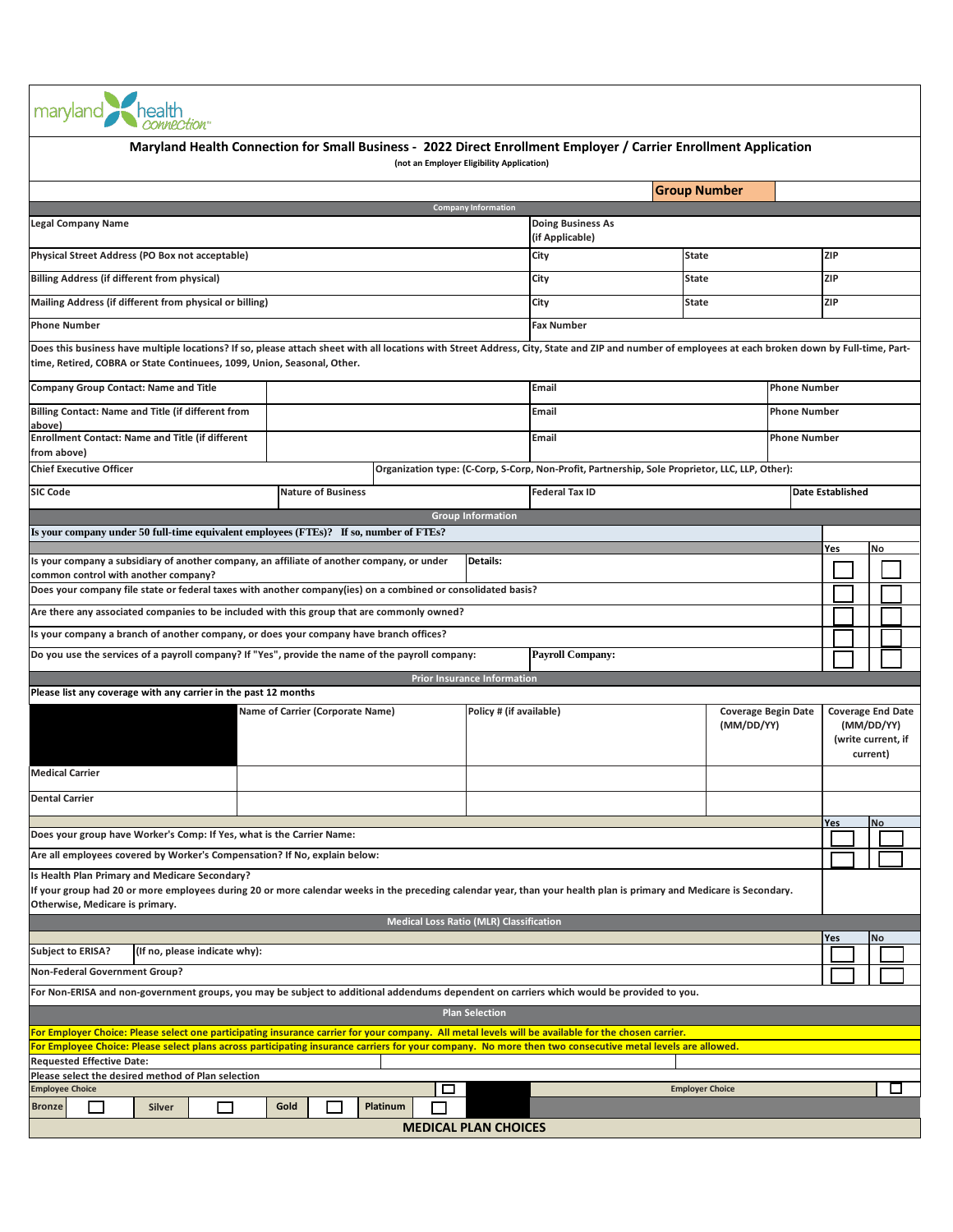| health<br>maryland<br>connection <sup>®</sup>                                                |                                                           |                                                             |                                                                     |                                                                               |                                                                                  |                                                                                                                |                                                                                              |  |  |
|----------------------------------------------------------------------------------------------|-----------------------------------------------------------|-------------------------------------------------------------|---------------------------------------------------------------------|-------------------------------------------------------------------------------|----------------------------------------------------------------------------------|----------------------------------------------------------------------------------------------------------------|----------------------------------------------------------------------------------------------|--|--|
| Aetna Health, Inc.                                                                           | Aetna Bronze<br><b>HNOption 8000</b><br>70/50 INT         | ▭<br>Aetna Silver HMO<br>3500 100% HSA T                    | □<br>Aetna Gold HMO<br>1000 100% E Value                            | <b>Aetna Life</b><br><b>Insurance Company</b>                                 | Aetna Bronze PPO 7500<br>70/50 INT Value                                         | <b>Aetna Gold OAEPO</b><br>1500 80%                                                                            | <b>Aetna Silver OAEPO</b><br>2500 100% Value                                                 |  |  |
| <b>CareFirst</b><br><b>BlueChoice, Inc.</b>                                                  | <b>BlueChoice HMO</b><br>1000 (Gold)                      | <b>BlueChoice HMO</b><br><b>HSA/HRA 2400</b><br>(Silver)    | <b>Contract</b><br><b>BlueChoice HMO Gold</b><br>1500               | <b>BlueChoice HMO</b><br>Referral HSA/HRA<br>6200 (Bronze)                    | ┍<br><b>BlueChoice HMO</b><br><b>HSA/HRA Silver</b><br>1500                      | m<br><b>BlueChoice</b><br><b>HMO HSA/HRA</b><br>Silver 3000                                                    | <b>BlueChoice</b><br><b>BlueChoice HMO</b><br><b>HMO Value</b><br>Silver 5000<br>Bronze 6000 |  |  |
|                                                                                              | <b>BlueChoice HMO</b><br>Referral Bronze 8250             | <b>BlueChoice</b><br><b>Advantage Gold</b><br>1000          | <b>BlueChoice Advantage</b><br>HSA/HRA Bronze 6100                  | <b>BlueChoice</b><br>Advantage HSA/<br><b>HRA Silver 3000</b>                 | <b>BlueChoice</b><br>Advantage HSA/<br>HRA Gold 1500                             | <b>BlueChoice</b><br><b>BlueChoice</b><br><b>Advantage Silver</b><br><b>HMO HSA/HRA</b><br>5000<br>Bronze 6100 |                                                                                              |  |  |
| Group<br><b>Hospitalization and</b><br><b>Medical Services,</b><br>Inc.                      | <b>BluePreferred PPO</b><br>1000 90%/70% (Gold)           | <b>BluePreferred PPO</b><br><b>HSA/HRA 6200</b><br>(Bronze) | <b>BluePreferred PPO</b><br><b>HSA/HRA 2400</b><br>80%/60% (Silver) | <b>CareFirst of</b><br>Maryland, Inc.                                         | <b>BluePreferred PPO</b><br>HSA/HRA 6200 (Bronze)                                | <b>BluePreferred PPO</b><br>1000 90%/70%<br>(Gold)                                                             | <b>BluePreferred PPO HSA/</b><br>HRA 2400 80%/60%<br>(Silver)                                |  |  |
| <b>Kaiser Foundation</b><br><b>Health Plan of the</b><br><b>Mid-Atlantic States,</b><br>Inc. | <b>KP MD Platinum</b><br>0/10/Vision                      | $\Box$<br><b>KP MD Platinum</b><br>500/20/Vision            | <b>KP MD Gold</b><br>0/20/Vision                                    | П<br><b>KP MD Gold</b><br>1000/20/Vision                                      | <b>KP MD Gold Virtual</b><br>Forward 2000                                        | <b>KP MD Gold</b><br>1400/0%/HSA/Vision                                                                        | <b>KP MD Bronze</b><br>6850/0%/HSA/Vision                                                    |  |  |
|                                                                                              | <b>KP MD Silver</b><br>1850/40/Vision                     | <b>Contract</b><br><b>KP MD Silver</b><br>2500/40/Vision    | n an<br><b>KP MD Silver</b><br><b>Virtual Forward</b><br>3000       | <b>KP MD Silver</b><br>2000/30/HSA/Vision                                     | <b>KP MD Bronze</b><br>6150/30/HSA/Vision                                        | <b>KP MD Bronze</b><br>6500/50/Vision                                                                          |                                                                                              |  |  |
| <b>UnitedHealthcare of</b>                                                                   | <b>UHC Core Essential</b><br>HSA Bronze 7000-2            | <b>UHC Core Essential</b><br><b>HSA Gold 2250-2</b>         | П<br><b>UHC Navigate HSA</b><br><b>Bronze 7000-2</b>                | <b>UHC Navigate HSA</b><br>Gold 1600-2                                        | <b>UHC Core Essential HSA</b><br><b>Silver 2500-2</b>                            | □<br><b>UHC Navigate HSA</b><br><b>Silver 2500-2</b>                                                           | П<br><b>UHC Core Essential</b><br>Gold 750-2                                                 |  |  |
| the Mid Atlantic,<br>Inc.                                                                    | <b>UHC Core Essential</b><br><b>Silver 3500-2</b>         | <b>UHC Navigate Gold</b><br>750-2                           | <b>UHC Navigate</b><br><b>Silver 3500-2</b>                         |                                                                               |                                                                                  |                                                                                                                |                                                                                              |  |  |
| <b>UnitedHealthcare</b><br><b>Insurance Company</b>                                          | <b>UHC Choice Plus</b><br><b>HSA Bronze</b><br>7000-2     | <b>UHC Choice Plus</b><br><b>HSA Gold 1600-6</b>            | <b>UHC Choice Plus</b><br>HSA Silver 2500-2                         | <b>UHC Choice Plus</b><br><b>Gold 750-2</b>                                   | <b>UHC Choice Plus</b><br>Gold 1500-4                                            | ┍<br><b>UHC Choice Plus</b><br><b>Silver 5000-3</b>                                                            | <b>UHC Choice Plus Silver</b><br>3500-2                                                      |  |  |
|                                                                                              | <b>UHC Choice Plus</b><br>Platinum 0-4                    |                                                             |                                                                     |                                                                               |                                                                                  |                                                                                                                |                                                                                              |  |  |
| Optimum Choice,<br>Inc.                                                                      | UHC OCI HSA<br><b>Bronze 7000-2</b>                       | П<br><b>UHC OCI HSA Gold</b><br>2250-2                      | <b>UHC OCI HSA Silver</b><br>2500-2                                 | <b>UHC OCI Gold</b><br>3500-2                                                 | UHC OCI Gold 750-2                                                               | UHC OCI Gold 1500-3                                                                                            | UHC OCI Silver 5000-3                                                                        |  |  |
|                                                                                              | $\Box$<br><b>UHC OCI Silver</b><br>2000-2                 | l.<br><b>UHC OCI Platinum</b><br>$0 - 2$                    | <b>UHC OCI Platinum</b><br>$0 - 4$                                  |                                                                               |                                                                                  |                                                                                                                |                                                                                              |  |  |
| <b>MAMSI Life and</b><br><b>Health Company</b>                                               | <b>UHC Choice HSA</b><br><b>Bronze 7000-2</b>             | <b>UHC Choice HSA</b><br>Gold 1600-2                        | <b>UHC Choice HSA Gold</b><br>2250-2                                | <b>UHC Choice HSA Silver</b><br>2500-2                                        | $\Box$<br>UHC Choice Gold 1500-2                                                 | <b>UHC Choice</b><br>Platinum 0-2                                                                              | <b>UHC Choice Platinum</b><br>$0 - 4$                                                        |  |  |
|                                                                                              | $\Box$<br><b>UHC Choice Gold</b><br>1500-4                | $\mathbf{r}$<br><b>UHC Choice Silver</b><br>5000-4          | <b>Contract</b><br><b>UHC Choice Silver</b><br>3500-2               | $\Box$<br><b>UHC Choice Plus</b><br>Platinum 0-2                              |                                                                                  |                                                                                                                |                                                                                              |  |  |
| <b>Employer Contribution</b>                                                                 |                                                           | <b>Medical (Percentage</b><br>Contribution)                 |                                                                     | <b>Employer Contribution</b><br><b>Medical (Fixed Dollar</b><br>Contribution) | Dental (Fixed Dollar Contribution)<br><b>Dental (Percentage</b><br>Contribution) |                                                                                                                |                                                                                              |  |  |
| <b>For Employee</b><br><b>For Dependents</b>                                                 |                                                           |                                                             | \$<br>$\%$<br>$\%$<br>Ś                                             |                                                                               |                                                                                  | %<br>l\$<br>$\%$<br>\$                                                                                         |                                                                                              |  |  |
|                                                                                              |                                                           |                                                             |                                                                     | <b>Employer POS Option</b>                                                    |                                                                                  |                                                                                                                | Yes<br><b>No</b>                                                                             |  |  |
| Employer wants medical POS Option offered to its employees                                   | Employer wants dental POS Option offered to its employees |                                                             |                                                                     |                                                                               |                                                                                  |                                                                                                                |                                                                                              |  |  |
| <b>Employee Eligibility</b>                                                                  |                                                           |                                                             |                                                                     |                                                                               |                                                                                  |                                                                                                                |                                                                                              |  |  |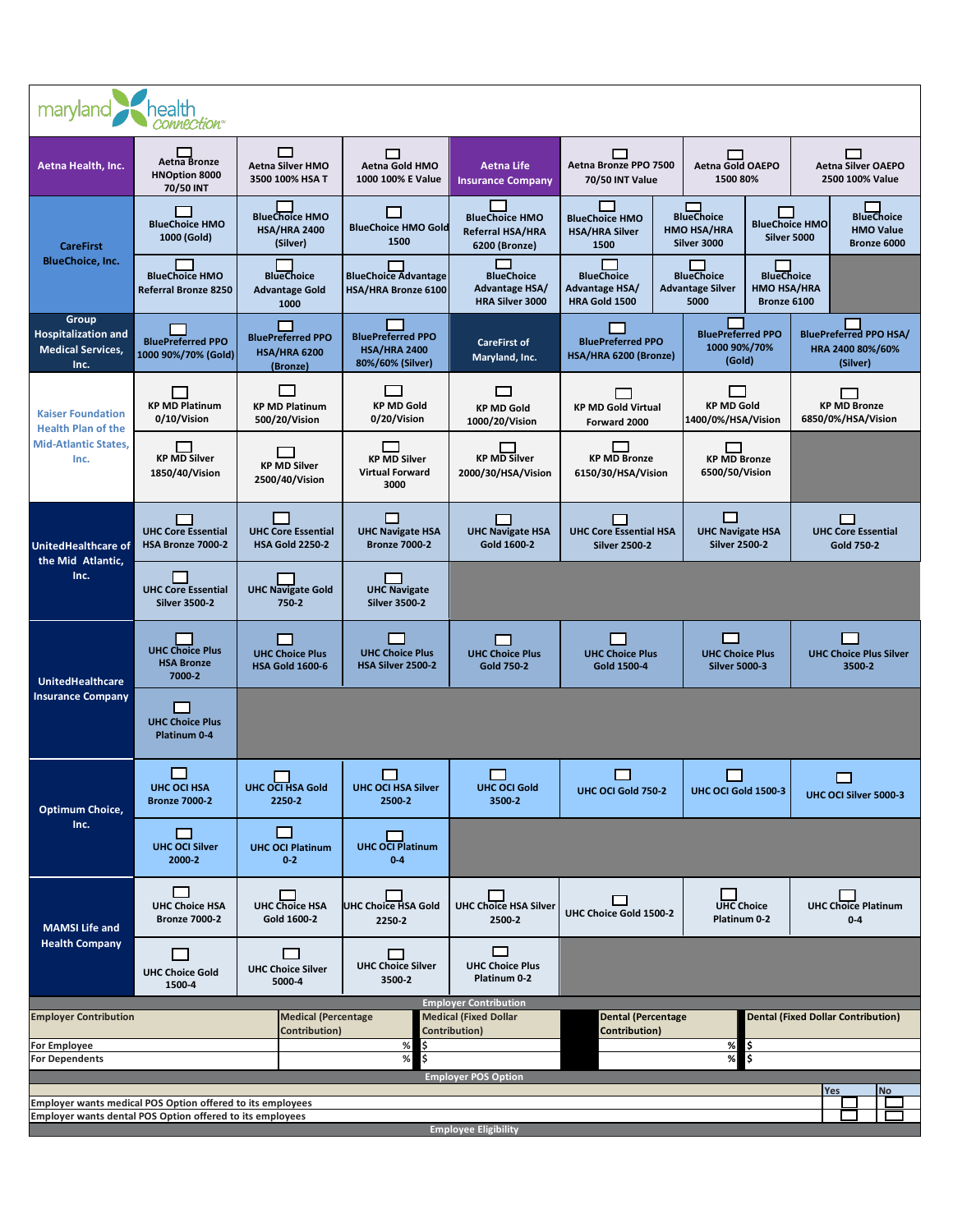| maryland health                                                                                                                                                                                                                                                                                                                                                                                                                                                                                                                                                                                                               |                                                                                                                                                                                           |              |  |  |  |  |  |  |  |  |  |
|-------------------------------------------------------------------------------------------------------------------------------------------------------------------------------------------------------------------------------------------------------------------------------------------------------------------------------------------------------------------------------------------------------------------------------------------------------------------------------------------------------------------------------------------------------------------------------------------------------------------------------|-------------------------------------------------------------------------------------------------------------------------------------------------------------------------------------------|--------------|--|--|--|--|--|--|--|--|--|
| Eligibility date for enrollment will be the first day of the policy month following the waiting period, unless date of hire or 90 days following date of hire option. Policy month refers to the contract<br>effective date of the 1st of the monrh. Date of Hire or 90 days following date of hire option would result in an effective date on the date of hire or exactly 90 days from the employee's date of                                                                                                                                                                                                               |                                                                                                                                                                                           |              |  |  |  |  |  |  |  |  |  |
| Yes<br><b>No</b>                                                                                                                                                                                                                                                                                                                                                                                                                                                                                                                                                                                                              |                                                                                                                                                                                           |              |  |  |  |  |  |  |  |  |  |
| Waive the waiting period for present employees enrolling with the group? (YES/NO)                                                                                                                                                                                                                                                                                                                                                                                                                                                                                                                                             |                                                                                                                                                                                           |              |  |  |  |  |  |  |  |  |  |
| Waiting Period for future Employees: (Please pick one)                                                                                                                                                                                                                                                                                                                                                                                                                                                                                                                                                                        | First day of policy Month following:<br>0 Days                                                                                                                                            |              |  |  |  |  |  |  |  |  |  |
|                                                                                                                                                                                                                                                                                                                                                                                                                                                                                                                                                                                                                               |                                                                                                                                                                                           |              |  |  |  |  |  |  |  |  |  |
|                                                                                                                                                                                                                                                                                                                                                                                                                                                                                                                                                                                                                               | 30 Days                                                                                                                                                                                   |              |  |  |  |  |  |  |  |  |  |
|                                                                                                                                                                                                                                                                                                                                                                                                                                                                                                                                                                                                                               | 60 Days                                                                                                                                                                                   |              |  |  |  |  |  |  |  |  |  |
|                                                                                                                                                                                                                                                                                                                                                                                                                                                                                                                                                                                                                               | or immediately after 90 Days                                                                                                                                                              |              |  |  |  |  |  |  |  |  |  |
|                                                                                                                                                                                                                                                                                                                                                                                                                                                                                                                                                                                                                               |                                                                                                                                                                                           |              |  |  |  |  |  |  |  |  |  |
| Waive waiting period for rehires? (YES/NO)                                                                                                                                                                                                                                                                                                                                                                                                                                                                                                                                                                                    |                                                                                                                                                                                           |              |  |  |  |  |  |  |  |  |  |
| <b>Employer Eligibility</b>                                                                                                                                                                                                                                                                                                                                                                                                                                                                                                                                                                                                   |                                                                                                                                                                                           |              |  |  |  |  |  |  |  |  |  |
| <b>Full-Time Equivalent Employees</b>                                                                                                                                                                                                                                                                                                                                                                                                                                                                                                                                                                                         |                                                                                                                                                                                           |              |  |  |  |  |  |  |  |  |  |
| The "full-time equivalent" (FTE) employee counting method in 26 U.S.C. 4980H©(2) must be utilized to determine group size for health coverage.                                                                                                                                                                                                                                                                                                                                                                                                                                                                                |                                                                                                                                                                                           |              |  |  |  |  |  |  |  |  |  |
| A. FTEs from full-time employees. Number of full-time employees working on average 30 hours or more a week (or 130 hours a month) for more than 120 days a y ear (even if they are<br>not eligible or enrolling for health coverage).                                                                                                                                                                                                                                                                                                                                                                                         |                                                                                                                                                                                           |              |  |  |  |  |  |  |  |  |  |
| B. FTEs from part-time employees (excluding seasonal workers). Number of part-time employees who worked on average less than 30 hours a week. (Add up the total number of                                                                                                                                                                                                                                                                                                                                                                                                                                                     |                                                                                                                                                                                           |              |  |  |  |  |  |  |  |  |  |
| hours worked in a week by part-time employees and divide by 30. Example, 10 employees working 20 hours a week:                                                                                                                                                                                                                                                                                                                                                                                                                                                                                                                |                                                                                                                                                                                           |              |  |  |  |  |  |  |  |  |  |
| $10 \times 20 = 200 / 30 = 6.66 = 6$ (rounding down to the nearest whole number).                                                                                                                                                                                                                                                                                                                                                                                                                                                                                                                                             |                                                                                                                                                                                           |              |  |  |  |  |  |  |  |  |  |
| C. Total number of FTEs = $A + B$                                                                                                                                                                                                                                                                                                                                                                                                                                                                                                                                                                                             |                                                                                                                                                                                           |              |  |  |  |  |  |  |  |  |  |
| <b>Participation Determination</b>                                                                                                                                                                                                                                                                                                                                                                                                                                                                                                                                                                                            |                                                                                                                                                                                           |              |  |  |  |  |  |  |  |  |  |
| than 30 hours a week to obtain small group coverage. As long as the employee meets the 30 hour a week standard, they are considered full time for purposes of coverage.                                                                                                                                                                                                                                                                                                                                                                                                                                                       | Total number of eligible employees based on state law must work a minimum of 30 hours a week. Note: An employer may not set eligibility rules that would require an employee to work more |              |  |  |  |  |  |  |  |  |  |
| Number of employees eligible for coverage (employees working 30 hours per week)                                                                                                                                                                                                                                                                                                                                                                                                                                                                                                                                               |                                                                                                                                                                                           |              |  |  |  |  |  |  |  |  |  |
|                                                                                                                                                                                                                                                                                                                                                                                                                                                                                                                                                                                                                               |                                                                                                                                                                                           |              |  |  |  |  |  |  |  |  |  |
|                                                                                                                                                                                                                                                                                                                                                                                                                                                                                                                                                                                                                               |                                                                                                                                                                                           |              |  |  |  |  |  |  |  |  |  |
| Number of employees enrolling                                                                                                                                                                                                                                                                                                                                                                                                                                                                                                                                                                                                 | Number of employees waiving coverage                                                                                                                                                      |              |  |  |  |  |  |  |  |  |  |
| Number of full-time employees excluding union employees<br>Number of employees working outside Maryland List all states:                                                                                                                                                                                                                                                                                                                                                                                                                                                                                                      |                                                                                                                                                                                           |              |  |  |  |  |  |  |  |  |  |
| Number of part-time employees<br>Number of employees not actively at work                                                                                                                                                                                                                                                                                                                                                                                                                                                                                                                                                     |                                                                                                                                                                                           |              |  |  |  |  |  |  |  |  |  |
| Number of 1099 employees<br><b>Number of COBRA continuees</b>                                                                                                                                                                                                                                                                                                                                                                                                                                                                                                                                                                 |                                                                                                                                                                                           |              |  |  |  |  |  |  |  |  |  |
| Number of union employees<br>Number of employees in waiting period and not eligible                                                                                                                                                                                                                                                                                                                                                                                                                                                                                                                                           |                                                                                                                                                                                           |              |  |  |  |  |  |  |  |  |  |
| <b>General Information</b>                                                                                                                                                                                                                                                                                                                                                                                                                                                                                                                                                                                                    | Yes<br><b>No</b>                                                                                                                                                                          |              |  |  |  |  |  |  |  |  |  |
|                                                                                                                                                                                                                                                                                                                                                                                                                                                                                                                                                                                                                               |                                                                                                                                                                                           |              |  |  |  |  |  |  |  |  |  |
| ?Cover Part-time (Part-time is defined as more than 17.5 hours and less than 30 hours) Employees                                                                                                                                                                                                                                                                                                                                                                                                                                                                                                                              |                                                                                                                                                                                           |              |  |  |  |  |  |  |  |  |  |
| <b>Cover Domestic Partners of Employees?</b>                                                                                                                                                                                                                                                                                                                                                                                                                                                                                                                                                                                  |                                                                                                                                                                                           |              |  |  |  |  |  |  |  |  |  |
| Cover Employees with Other Coverage?<br>$\Box$                                                                                                                                                                                                                                                                                                                                                                                                                                                                                                                                                                                |                                                                                                                                                                                           |              |  |  |  |  |  |  |  |  |  |
| Is your employer group required to comply with<br>Church<br>Federal                                                                                                                                                                                                                                                                                                                                                                                                                                                                                                                                                           | Non-ERISA Other<br>Indian Tribe -<br>State, Local or Foreign Government /                                                                                                                 |              |  |  |  |  |  |  |  |  |  |
| ERISA? (Most private sector plans are ERISA plans)<br>Government                                                                                                                                                                                                                                                                                                                                                                                                                                                                                                                                                              | <b>Commercial Business</b><br><b>Tribal Gov</b><br><b>Foreign Embassy</b><br>$\mathbf{I}$                                                                                                 | $\mathsf{L}$ |  |  |  |  |  |  |  |  |  |
| If no, please indicate appropriate category:<br>$\mathbf{I}$                                                                                                                                                                                                                                                                                                                                                                                                                                                                                                                                                                  | П                                                                                                                                                                                         |              |  |  |  |  |  |  |  |  |  |
| Is your employer group required to comply with COBRA regulation or State Continuation? (YES/NO)                                                                                                                                                                                                                                                                                                                                                                                                                                                                                                                               |                                                                                                                                                                                           |              |  |  |  |  |  |  |  |  |  |
| Do you have any present or former employees/dependents on COBRA or State Continuation? (YES/NO)                                                                                                                                                                                                                                                                                                                                                                                                                                                                                                                               |                                                                                                                                                                                           |              |  |  |  |  |  |  |  |  |  |
| If yes, please attach list of people with name, qualifying information, date of eligibility and date of coverage termination                                                                                                                                                                                                                                                                                                                                                                                                                                                                                                  |                                                                                                                                                                                           |              |  |  |  |  |  |  |  |  |  |
|                                                                                                                                                                                                                                                                                                                                                                                                                                                                                                                                                                                                                               |                                                                                                                                                                                           |              |  |  |  |  |  |  |  |  |  |
| <b>Special Provisions Related to Medical Eligibility</b><br>If the employer continues to pay required medical premiums and continues participating under the medical policy, the covered person's coverage will remain in force for: (1) No longer than 3<br>consecutive months if the employee is: temporarily laid-off; in part time status. (2) No longer than 6 consecutive months if the employee is totally disabled.<br>If this coverage terminates, the employee may exercise the rights under any applicable Continuation of Medical Coverage provision described in the Certificate of Coverage for the carrier(s). |                                                                                                                                                                                           |              |  |  |  |  |  |  |  |  |  |
|                                                                                                                                                                                                                                                                                                                                                                                                                                                                                                                                                                                                                               |                                                                                                                                                                                           |              |  |  |  |  |  |  |  |  |  |

**Medicare primary versus secondary**